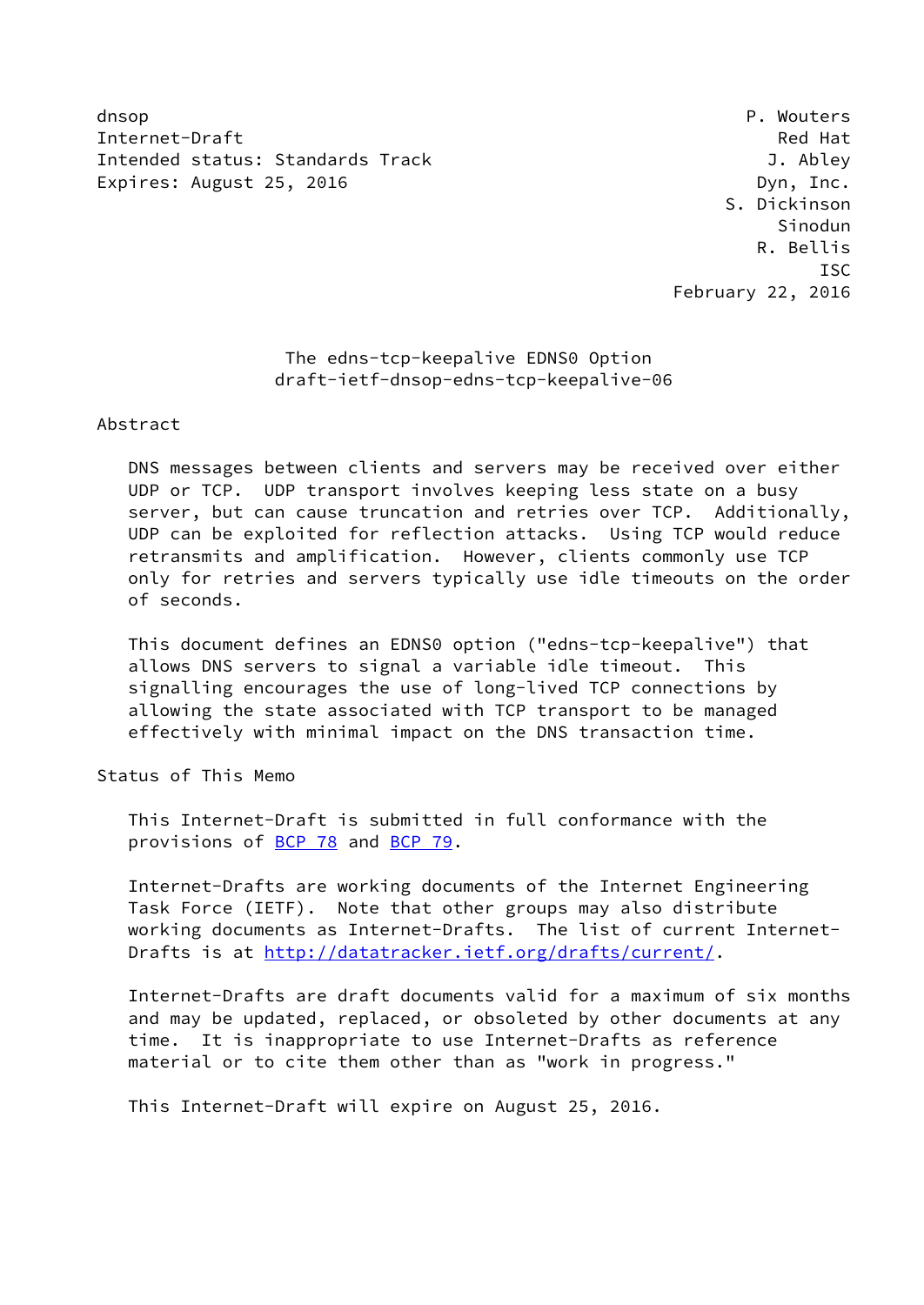Internet-Draft The edns-tcp-keepalive EDNS0 Option February 2016

#### Copyright Notice

 Copyright (c) 2016 IETF Trust and the persons identified as the document authors. All rights reserved.

This document is subject to **[BCP 78](https://datatracker.ietf.org/doc/pdf/bcp78)** and the IETF Trust's Legal Provisions Relating to IETF Documents [\(http://trustee.ietf.org/license-info](http://trustee.ietf.org/license-info)) in effect on the date of publication of this document. Please review these documents carefully, as they describe your rights and restrictions with respect to this document. Code Components extracted from this document must include Simplified BSD License text as described in Section 4.e of the Trust Legal Provisions and are provided without warranty as described in the Simplified BSD License.

# Table of Contents

| $\perp$ .                      |        |                                                  |  |  |  |  |  |  |  |                                                                                                                                               |  |  | $\overline{3}$  |
|--------------------------------|--------|--------------------------------------------------|--|--|--|--|--|--|--|-----------------------------------------------------------------------------------------------------------------------------------------------|--|--|-----------------|
| 2.                             |        |                                                  |  |  |  |  |  |  |  |                                                                                                                                               |  |  |                 |
| 3.                             |        | The edns-tcp-keepalive Option                    |  |  |  |  |  |  |  |                                                                                                                                               |  |  |                 |
|                                |        |                                                  |  |  |  |  |  |  |  |                                                                                                                                               |  |  |                 |
|                                |        |                                                  |  |  |  |  |  |  |  |                                                                                                                                               |  |  | $\frac{4}{5}$   |
|                                |        |                                                  |  |  |  |  |  |  |  |                                                                                                                                               |  |  | $\overline{5}$  |
|                                |        | 3.2.2. Receiving Responses                       |  |  |  |  |  |  |  |                                                                                                                                               |  |  | $\underline{6}$ |
|                                |        |                                                  |  |  |  |  |  |  |  |                                                                                                                                               |  |  | $\underline{6}$ |
|                                |        | $3.3.1$ . Receiving Queries                      |  |  |  |  |  |  |  |                                                                                                                                               |  |  | $\underline{6}$ |
|                                |        | 3.3.2. Sending Responses                         |  |  |  |  |  |  |  |                                                                                                                                               |  |  |                 |
| 3.4. TCP Session Management    |        |                                                  |  |  |  |  |  |  |  |                                                                                                                                               |  |  | $\frac{6}{7}$   |
|                                |        |                                                  |  |  |  |  |  |  |  |                                                                                                                                               |  |  |                 |
| $3.6$ . Anycast Considerations |        |                                                  |  |  |  |  |  |  |  |                                                                                                                                               |  |  | $\frac{8}{8}$   |
| $\overline{4}$ .               |        | Intermediary Considerations                      |  |  |  |  |  |  |  |                                                                                                                                               |  |  | $\frac{8}{9}$   |
| $\overline{5}$ .               |        |                                                  |  |  |  |  |  |  |  |                                                                                                                                               |  |  |                 |
| 6.                             |        |                                                  |  |  |  |  |  |  |  |                                                                                                                                               |  |  | $\overline{9}$  |
| $\mathbf{I}$ .                 |        |                                                  |  |  |  |  |  |  |  |                                                                                                                                               |  |  | $\overline{9}$  |
| 8.                             |        |                                                  |  |  |  |  |  |  |  |                                                                                                                                               |  |  | 9               |
| 8.1. Normative References      |        |                                                  |  |  |  |  |  |  |  |                                                                                                                                               |  |  | 9               |
| 8.2. Informative References    |        |                                                  |  |  |  |  |  |  |  |                                                                                                                                               |  |  | 10              |
|                                |        |                                                  |  |  |  |  |  |  |  |                                                                                                                                               |  |  | 11              |
| A.1. Abridged Change History   |        |                                                  |  |  |  |  |  |  |  |                                                                                                                                               |  |  | 11              |
|                                |        | A.1.1. draft-ietf-dnsop-edns-tcp-keepalive-06 11 |  |  |  |  |  |  |  |                                                                                                                                               |  |  |                 |
|                                |        | A.1.2. draft-ietf-dnsop-edns-tcp-keepalive-05 11 |  |  |  |  |  |  |  |                                                                                                                                               |  |  |                 |
|                                |        | A.1.3. draft-ietf-dnsop-edns-tcp-keepalive-04 12 |  |  |  |  |  |  |  |                                                                                                                                               |  |  |                 |
|                                | A.1.4. | draft-ietf-dnsop-edns-tcp-keepalive-03           |  |  |  |  |  |  |  | $\begin{array}{cccccccccccccc} \bullet & \bullet & \bullet & \bullet & \bullet & \bullet & \bullet & \bullet & \bullet & \bullet \end{array}$ |  |  | 12              |
|                                |        |                                                  |  |  |  |  |  |  |  |                                                                                                                                               |  |  |                 |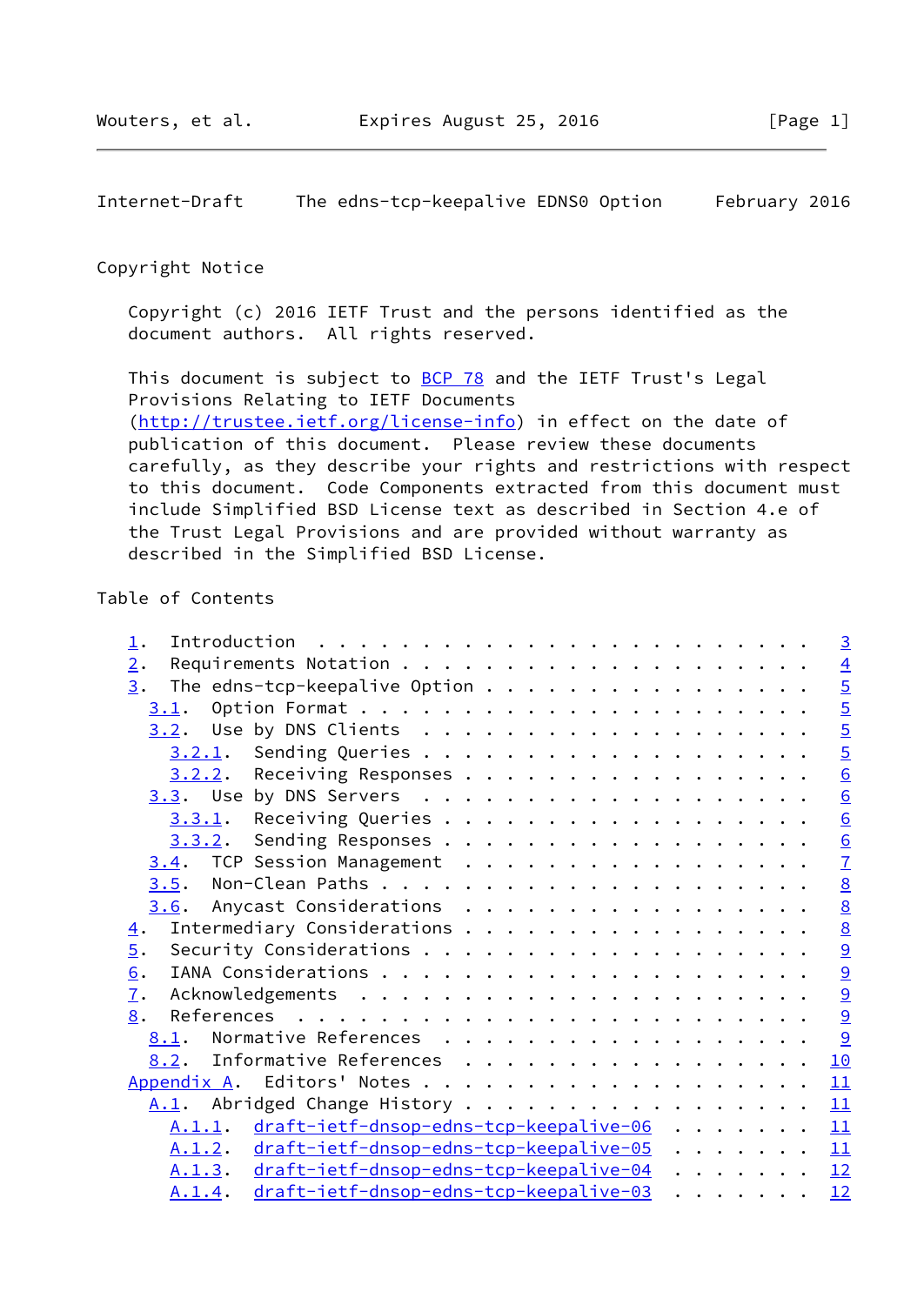| A.1.5. draft-ietf-dnsop-edns-tcp-keepalive-02 12 |  |  |  |  |
|--------------------------------------------------|--|--|--|--|
| A.1.6. draft-ietf-dnsop-edns-tcp-keepalive-01 13 |  |  |  |  |
| A.1.7. draft-ietf-dnsop-edns-tcp-keepalive-00 13 |  |  |  |  |
| A.1.8. draft-wouters-edns-tcp-keepalive-01 13    |  |  |  |  |
| A.1.9. draft-wouters-edns-tcp-keepalive-00 13    |  |  |  |  |

| Wouters, et al. | Expires August 25, 2016 | [Page 2] |
|-----------------|-------------------------|----------|
|-----------------|-------------------------|----------|

<span id="page-2-1"></span>

| Internet-Draft |  | The edns-tcp-keepalive EDNS0 Option |  |  |  |  | February 2016 |
|----------------|--|-------------------------------------|--|--|--|--|---------------|
|                |  |                                     |  |  |  |  |               |

# <span id="page-2-0"></span>[1](#page-2-0). Introduction

 DNS messages between clients and servers may be received over either UDP or TCP [[RFC1035\]](https://datatracker.ietf.org/doc/pdf/rfc1035). Historically, DNS clients used API's that only facilitated sending and receiving a single query over either UDP or TCP. New APIs and deployment of DNSSEC validating resolvers on hosts that in the past were using stub resolving only is increasing the DNS client base that prefer using long lived TCP connections. Long-lived TCP connections can result in lower request latency than the case where UDP transport is used and truncated responses are received. This is because clients that retry over TCP following a truncated UDP response typically only use the TCP session for a single (request, response) pair, continuing with UDP transport for subsequent queries.

 The use of TCP transport requires state to be retained on DNS servers. If a server is to perform adequately with a significant query load received over TCP, it must manage its available resources to ensure that all established TCP sessions are well-used, and idle connections are closed after an appropriate amount of time.

 UDP transport is stateless, and hence presents a much lower resource burden on a busy DNS server than TCP. An exchange of DNS messages over UDP can also be completed in a single round trip between communicating hosts, resulting in optimally-short transaction times. UDP transport is not without its risks, however.

 A single-datagram exchange over UDP between two hosts can be exploited to enable a reflection attack on a third party. Response Rate Limiting [[RRL](#page-11-5)] is designed to help mitigate such attacks against authoritative-only servers. One feature of RRL is to let some amount of responses "slip" through the rate limiter. These are returned with the TC (truncation) bit set, which causes legitimate clients to re-query using TCP transport.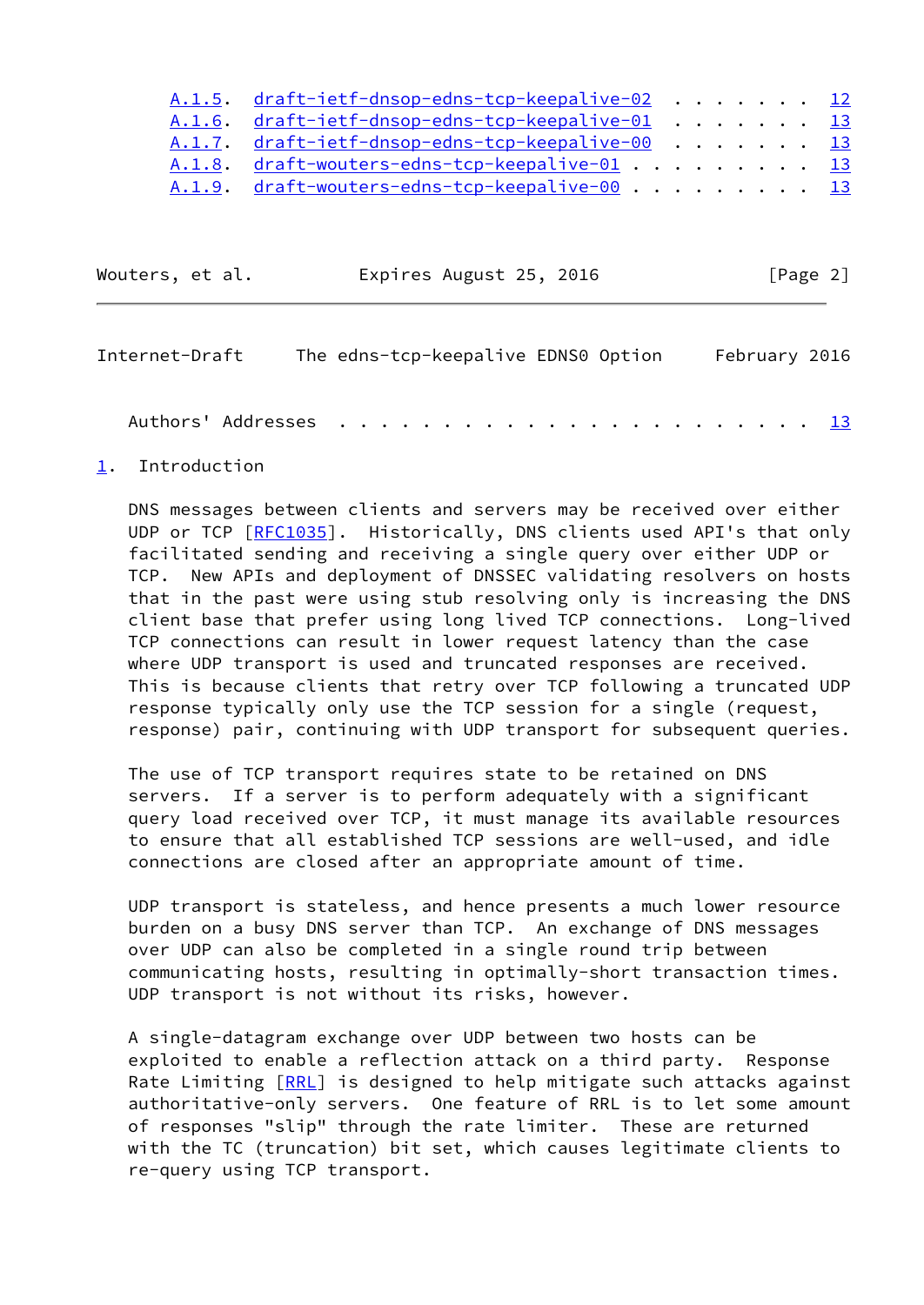[RFC1035] specified a maximum DNS message size over UDP transport of 512 bytes. Deployment of DNSSEC [\[RFC4033](https://datatracker.ietf.org/doc/pdf/rfc4033)] and other protocols subsequently increased the observed frequency at which responses exceed this limit. EDNS0 [[RFC6891](https://datatracker.ietf.org/doc/pdf/rfc6891)] allows DNS messages larger than 512 bytes to be exchanged over UDP, with a corresponding increased incidence of fragmentation. Fragmentation is known to be problematic in general, and has also been implicated in increasing the risk of cache poisoning attacks [\[fragmentation-considered-poisonous\]](#page-10-2).

 TCP transport is less susceptible to the risks of fragmentation and reflection attacks. However, TCP transport for DNS as currently

| Wouters, et al. | Expires August 25, 2016 | [Page 3] |
|-----------------|-------------------------|----------|
|-----------------|-------------------------|----------|

<span id="page-3-0"></span>Internet-Draft The edns-tcp-keepalive EDNS0 Option February 2016

 deployed has expensive setup overhead, compared to using UDP (when no retry is required).

 The overhead of the three-way TCP handshake for a single DNS transaction is substantial, increasing the transaction time for a single (request, response) pair of DNS messages from 1 x RTT to 2 x RTT. There is no such overhead for a session that is already established therefore the overhead of the initial TCP handshake is minimised when the resulting session is used to exchange multiple DNS message pairs over a single session. The extra RTT time for session setup can be represented as the equation  $(1 + N)/N$ , where N represents the number of DNS message pairs that utilize the session and the result approaches unity as N increases.

With increased deployment of DNSSEC and new RRtypes containing application specific cryptographic material, there is an increase in the prevalence of truncated responses received over UDP with retries over TCP. The overhead for a DNS transaction over UDP truncated due to RRL is 3x RTT, higher than the overhead imposed on the same transaction initiated over TCP.

 This document proposes a signalling mechanism between DNS clients and servers that encourages the use of long-lived TCP connections by allowing the state associated with TCP transport to be managed effectively with minimal impact on the DNS transaction time.

 This mechanism will be of benefit both for stub-resolver and resolver-authoritative TCP connections. In the latter case the persistent nature of the TCP connection can provide improved defence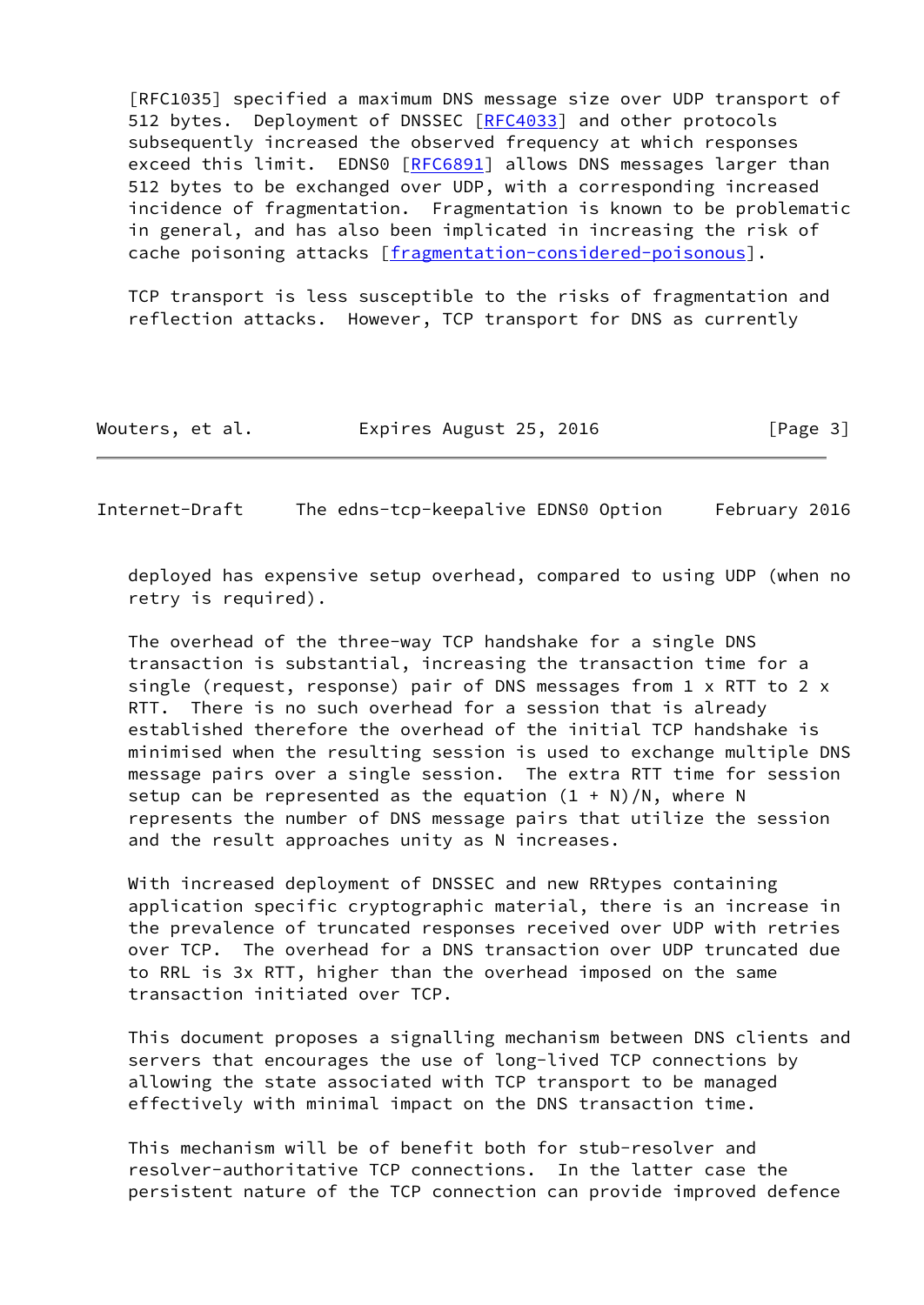against attacks including DDoS.

 The reduced overhead of this extension adds up significantly when combined with other EDNS0 extensions, such as [[CHAIN-QUERY](#page-10-3)] and [\[DNS-over-TLS](#page-10-4)]. For example, the combination of these EDNS0 extensions make it possible for hosts on high-latency mobile networks to natively and efficiently perform DNSSEC validation and encrypt queries.

<span id="page-4-0"></span>[2](#page-4-0). Requirements Notation

 The key words "MUST", "MUST NOT", "REQUIRED", "SHALL", "SHALL NOT", "SHOULD", "SHOULD NOT", "RECOMMENDED", "MAY", and "OPTIONAL" in this document are to be interpreted as described in [\[RFC2119](https://datatracker.ietf.org/doc/pdf/rfc2119)].

Wouters, et al. Expires August 25, 2016 [Page 4]

<span id="page-4-2"></span>Internet-Draft The edns-tcp-keepalive EDNS0 Option February 2016

<span id="page-4-1"></span>[3](#page-4-1). The edns-tcp-keepalive Option

This document specifies a new EDNS0 [\[RFC6891](https://datatracker.ietf.org/doc/pdf/rfc6891)] option, edns-tcp keepalive, which can be used by DNS clients and servers to signal a willingness to keep an idle TCP session open to conduct future DNS transactions, with the idle timeout being specified by the server. This specification does not distinguish between different types of DNS client and server in the use of this option.

<span id="page-4-4"></span> [DRAFT-5966bis] defines an 'idle' DNS-over-TCP session from both the client and server perspective. The idle timeout described here begins when the idle condition is met per that definition and should be reset when that condition is lifted i.e. when a client sends a message or when a server receives a message on an idle connection.

<span id="page-4-3"></span>[3.1](#page-4-3). Option Format

The edns-tcp-keepalive option is encoded as follows:

| 0 1 2 3 4 5 6 7 8 9 0 1 2 3 4 5 6 7 8 9 0 1 2 3 4 5 6 7 8 9 0 1 |  |  |  |  |  |  |  |                                  |  |  |  |  |  |  |  |
|-----------------------------------------------------------------|--|--|--|--|--|--|--|----------------------------------|--|--|--|--|--|--|--|
|                                                                 |  |  |  |  |  |  |  | ________________________________ |  |  |  |  |  |  |  |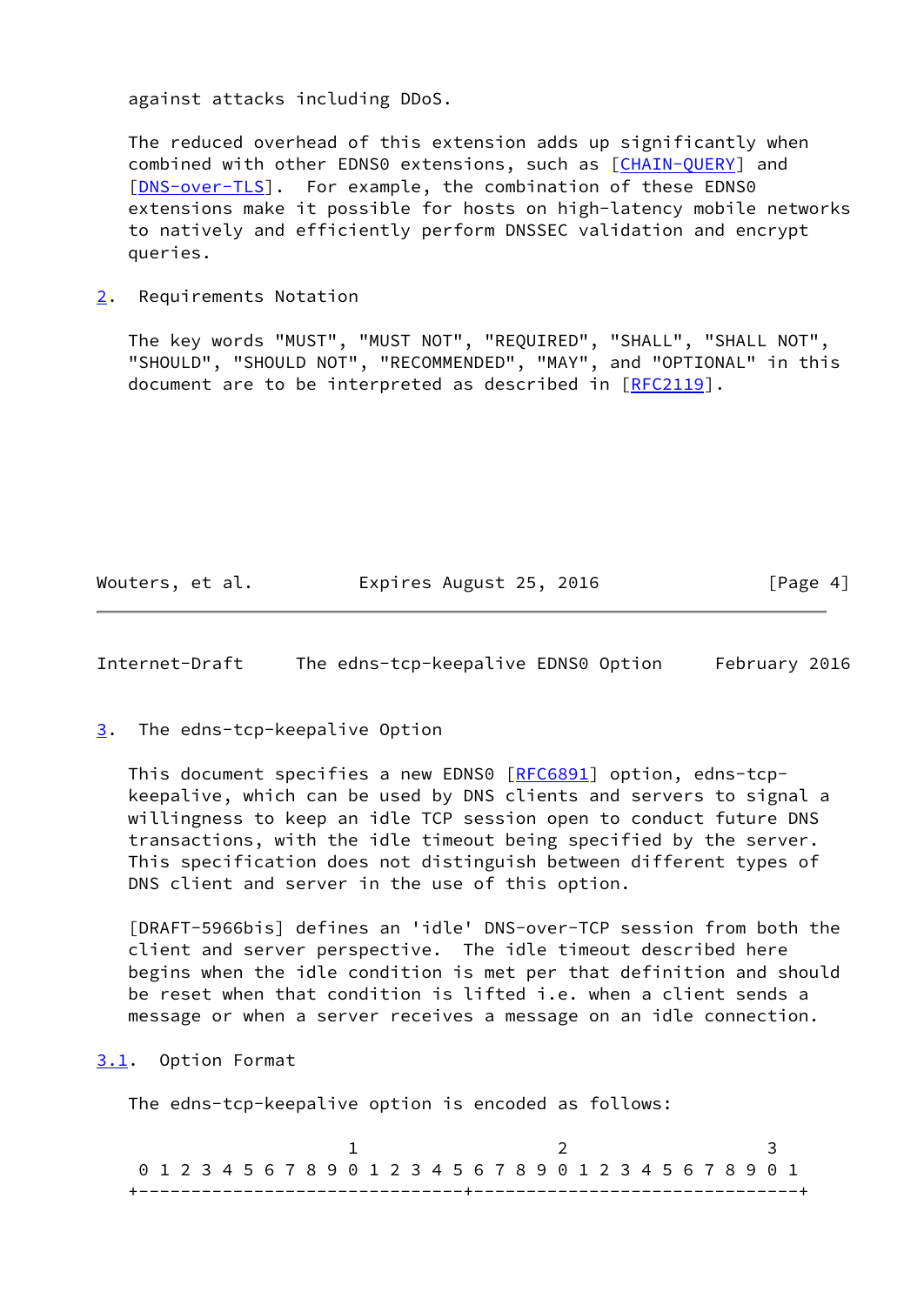| TIMEOUT | OPTION-CODE | OPTION-LENGTH |  |
|---------|-------------|---------------|--|
|         |             |               |  |

where:

- OPTION-CODE: the EDNS0 option code assigned to edns-tcp-keepalive, TBD1
- OPTION-LENGTH: the value 0 if the TIMEOUT is omitted, the value 2 if it is present;
- TIMEOUT: an idle timeout value for the TCP connection, specified in units of 100 milliseconds, encoded in network byte order.

<span id="page-5-0"></span>[3.2](#page-5-0). Use by DNS Clients

<span id="page-5-1"></span>[3.2.1](#page-5-1). Sending Queries

 DNS clients MUST NOT include the edns-tcp-keepalive option in queries sent using UDP transport.

 DNS clients MAY include the edns-tcp-keepalive option in the first query sent to a server using TCP transport to signal their desire to keep the connection open when idle.

| Wouters, et al. | Expires August 25, 2016 | [Page 5] |
|-----------------|-------------------------|----------|
|-----------------|-------------------------|----------|

<span id="page-5-3"></span>Internet-Draft The edns-tcp-keepalive EDNS0 Option February 2016

 DNS clients MAY include the edns-tcp-keepalive option in subsequent queries sent to a server using TCP transport to signal their continued desire to keep the connection open when idle.

 Clients MUST specify an OPTION-LENGTH of 0 and omit the TIMEOUT value.

#### <span id="page-5-2"></span>[3.2.2](#page-5-2). Receiving Responses

 A DNS client that receives a response using UDP transport that includes the edns-tcp-keepalive option MUST ignore the option.

 A DNS client that receives a response using TCP transport that includes the edns-tcp-keepalive option MAY keep the existing TCP session open when it is idle. It SHOULD honour the timeout received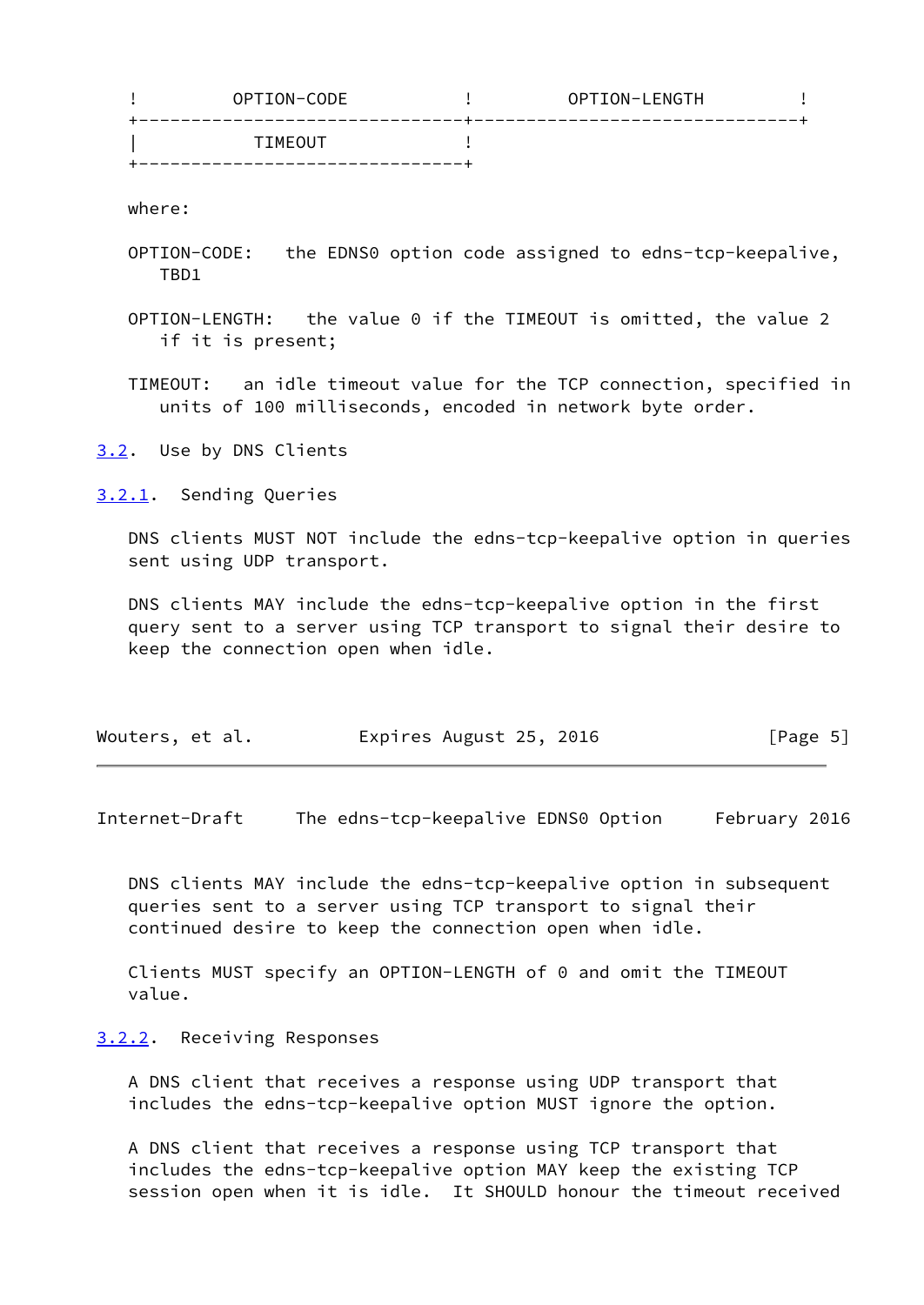in that response (overriding any previous timeout) and initiate close of the connection before the timeout expires.

 A DNS client that receives a response that includes the edns-tcp keepalive option with a TIMEOUT value of 0 SHOULD send no more queries on that connection and initiate closing the connection as soon as it has received all outstanding responses.

 A DNS client that sent a query containing the edns-keepalive-option but receives a response that does not contain the edns-keepalive option SHOULD assume the server does not support keepalive and behave following the guidance in [[DRAFT-5966bis\]](#page-4-4). This holds true even if a previous edns-keepalive-option exchange occurred on the existing TCP connection.

<span id="page-6-0"></span>[3.3](#page-6-0). Use by DNS Servers

<span id="page-6-1"></span>[3.3.1](#page-6-1). Receiving Queries

 A DNS server that receives a query using UDP transport that includes the edns-tcp-keepalive option MUST ignore the option.

 A DNS server that receives a query using TCP transport that includes the edns-tcp-keepalive option MAY modify the local idle timeout associated with that TCP session if resources permit.

<span id="page-6-2"></span>[3.3.2](#page-6-2). Sending Responses

 A DNS server that receives a query sent using TCP transport that includes an OPT RR (with or without the edns-tcp-keepalive option) MAY include the edns-tcp-keepalive option in the response to signal the expected idle timeout on a connection. Servers MUST specify the TIMEOUT value that is currently associated with the TCP session. It

| Wouters, et al. | Expires August 25, 2016 | [Page 6] |
|-----------------|-------------------------|----------|
|-----------------|-------------------------|----------|

<span id="page-6-4"></span>Internet-Draft The edns-tcp-keepalive EDNS0 Option February 2016

 is reasonable for this value to change according to local resource constraints. The DNS server SHOULD send a edns-tcp-keepalive option with a timeout of 0 if it deems its local resources are too low to service more TCP keepalive sessions, or if it wants clients to close currently open connections.

<span id="page-6-3"></span>[3.4](#page-6-3). TCP Session Management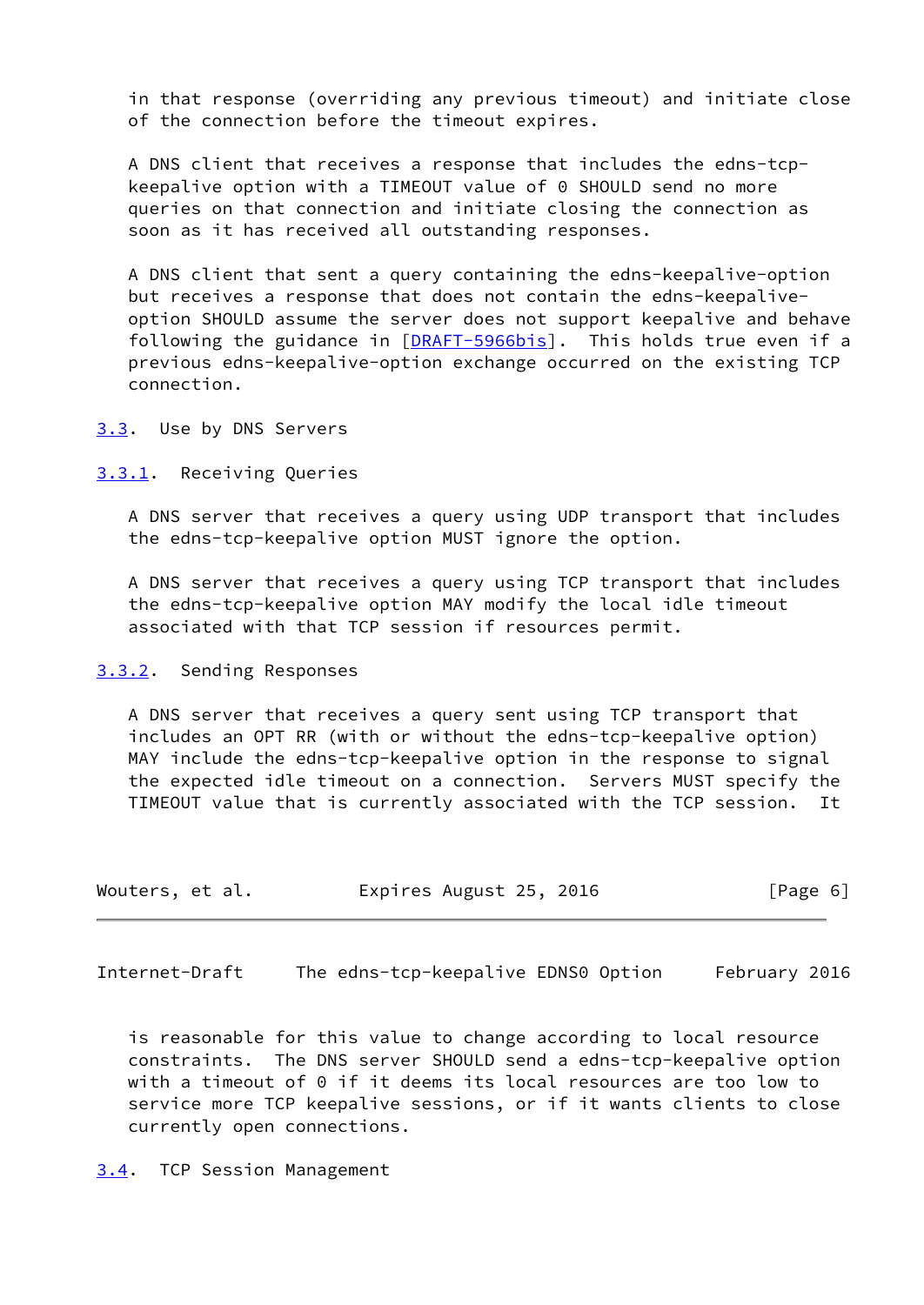Both DNS clients and servers are subject to resource constraints which will limit the extent to which TCP sessions can persist. Effective limits for the number of active sessions that can be maintained on individual clients and servers should be established, either as configuration options or by interrogation of process limits imposed by the operating system. Servers that implement edns-tcp keepalive should also engage in TCP connection management by recycling existing connections when appropriate, closing connections gracefully and managing request queues to enable fair use.

 In the event that there is greater demand for TCP sessions than can be accommodated, servers may reduce the TIMEOUT value signalled in successive DNS messages to minimise idle time on existing sessions. This also allows, for example, clients with other candidate servers to query to establish new TCP sessions with different servers in expectation that an existing session is likely to be closed, or to fall back to UDP.

 Based on TCP session resources servers may signal a TIMEOUT value of 0 to request clients to close connections as soon as possible. This is useful when server resources become very low or a denial-of service attack is detected and further maximises the shifting of TIME WAIT state to well-behaved clients.

However it should be noted that RCF6891 states:

 Lack of presence of an OPT record in a request MUST be taken as an indication that the requestor does not implement any part of this specification and that the responder MUST NOT include an OPT record in its response.

 Since servers must be faithful to this specification even on a persistent TCP connection it means that (following the initial exchange of timeouts) a server may not be presented with the opportunity to signal a change in the idle timeout associated with a connection if the client does not send any further requests containing EDNS0 OPT RRs. This limitation makes persistent connection handling via an initial idle timeout signal more attractive than a mechanism that establishes default persistence and

Wouters, et al. Expires August 25, 2016 [Page 7]

<span id="page-7-0"></span>Internet-Draft The edns-tcp-keepalive EDNS0 Option February 2016

then uses a connection close signal (in a similar manner to HTTP 1.1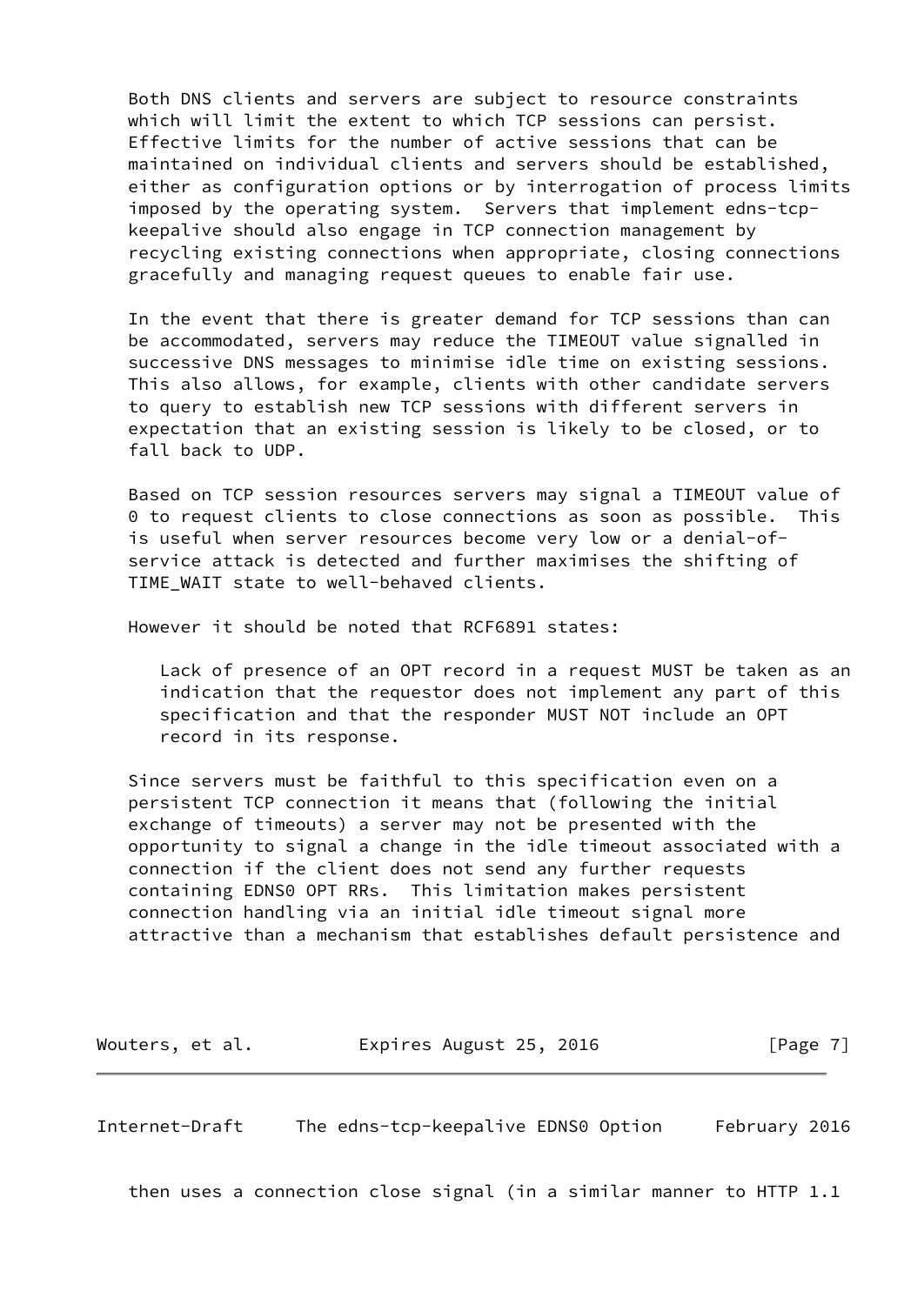## [\[RFC7320](https://datatracker.ietf.org/doc/pdf/rfc7320)]).

 If a client includes the edns-tcp-keepalive option in the first query, it SHOULD include an EDNS0 OPT RR periodically in any further messages it sends during the TCP session. This will increase the chance of the client being notified should the server modify the timeout associated with a session. The algorithm for choosing when to do this is out of scope of this document and is left up to the implementor and/or operator.

 DNS clients and servers MAY close a TCP session at any time in order to manage local resource constraints. The algorithm by which clients and servers rank active TCP sessions in order to determine which to close is not specified in this document.

## <span id="page-8-0"></span>[3.5](#page-8-0). Non-Clean Paths

 Many paths between DNS clients and servers suffer from poor hygiene, limiting the free flow of DNS messages that include particular EDNS0 options, or messages that exceed a particular size. A fallback strategy similar to that described in [\[RFC6891\] section](https://datatracker.ietf.org/doc/pdf/rfc6891#section-6.2.2) 6.2.2 SHOULD be employed to avoid persistent interference due to non-clean paths.

#### <span id="page-8-1"></span>[3.6](#page-8-1). Anycast Considerations

 DNS servers of various types are commonly deployed using anycast [\[RFC4786](https://datatracker.ietf.org/doc/pdf/rfc4786)].

 Changes in network topology between clients and anycast servers may cause disruption to TCP sessions making use of edns-tcp-keepalive more often than with TCP sessions that omit it, since the TCP sessions are expected to be longer-lived. It might be possible for anycast servers to avoid disruption due to topology changes by making use of TCP multipath [\[RFC6824](https://datatracker.ietf.org/doc/pdf/rfc6824)] to anchor the server side of the TCP connection to an unambiguously-unicast address.

## <span id="page-8-2"></span>[4](#page-8-2). Intermediary Considerations

 It is RECOMMENDED that DNS intermediaries which terminate TCP connections implement edns-tcp-keepalive. An intermediary that does not implement edns-tcp-keepalive but sits between a client and server that both support edns-tcp-keepalive might close idle connections unnecessarily.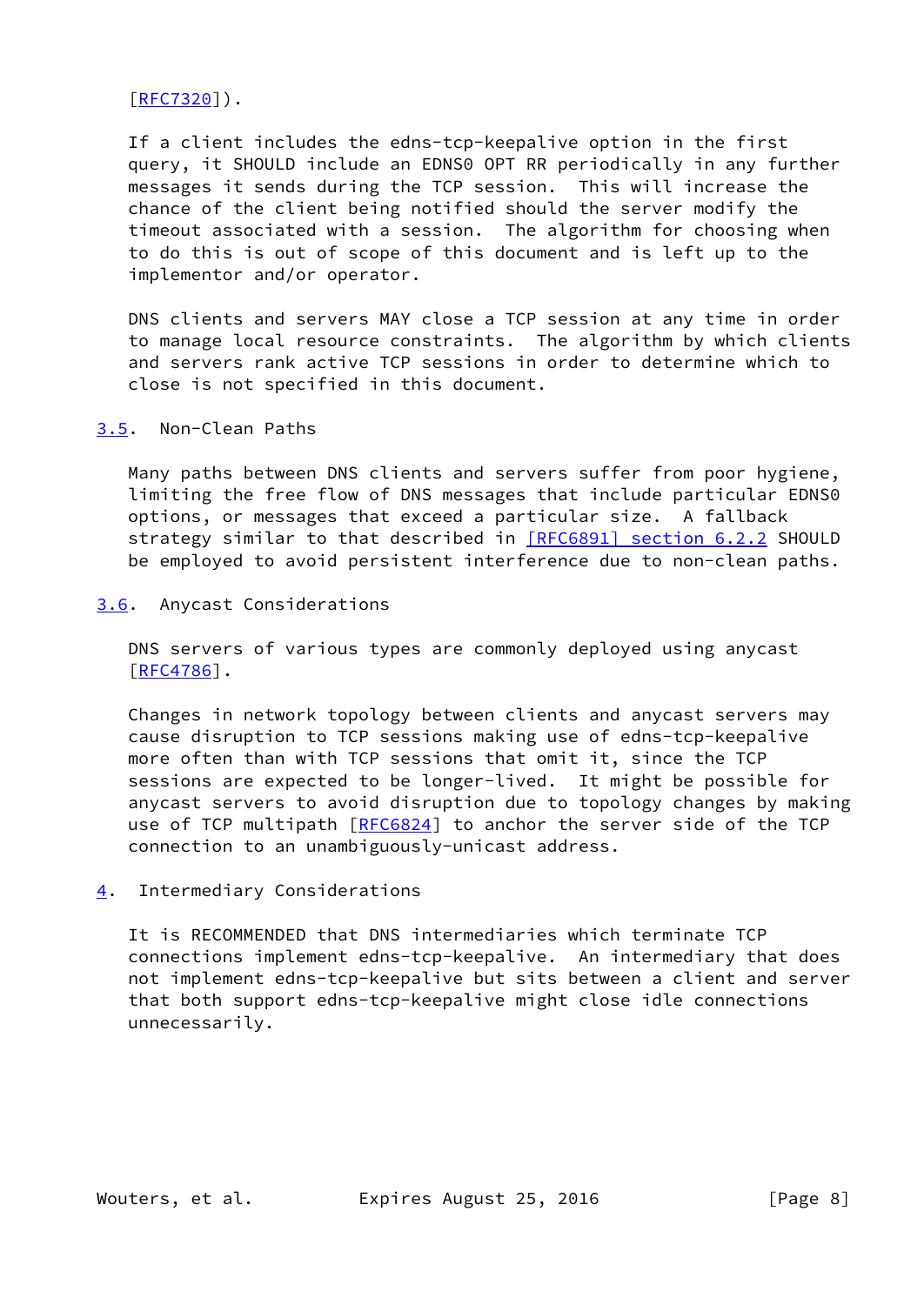<span id="page-9-1"></span>Internet-Draft The edns-tcp-keepalive EDNS0 Option February 2016

<span id="page-9-0"></span>[5](#page-9-0). Security Considerations

 The edns-tcp-keepalive option can potentially be abused to request large numbers of long-lived sessions in a quick burst. When a DNS Server detects abusive behaviour, it SHOULD immediately close the TCP connection and free the resources used.

 Servers could choose to monitor client behaviour with respect to the edns-tcp-keepalive option to build up profiles of clients that do not honour the specified timeout.

 Readers are advised to familiarise themselves with the security considerations outlined in [[DRAFT-5966bis\]](#page-4-4)

<span id="page-9-2"></span>[6](#page-9-2). IANA Considerations

 The IANA is directed to assign an EDNS0 option code for the edns-tcp keepalive option from the DNS EDNS0 Option Codes (OPT) registry as follows:

| Value   Name | -------+---------------------                          | Status   Reference |  |
|--------------|--------------------------------------------------------|--------------------|--|
|              | TBD1   edns-tcp-keepalive   Standard   [This document] |                    |  |

<span id="page-9-3"></span>[7](#page-9-3). Acknowledgements

 The authors acknowledge the contributions of Jinmei TATUYA and Mark Andrews. Thanks to Duane Wessels for detailed review and the many others who contributed to the mailing list discussion.

# <span id="page-9-4"></span>[8](#page-9-4). References

<span id="page-9-5"></span>[8.1](#page-9-5). Normative References

[DRAFT-5966bis]

 Dickinson, J., Dickinson, S., Bellis, R., Mankin, A., and D. Wessels, "DNS Transport over TCP - Implementation Requirements", [draft-ietf-dnsop-5966bis](https://datatracker.ietf.org/doc/pdf/draft-ietf-dnsop-5966bis) (work in progress), January 2016.

[RFC1035] Mockapetris, P., "Domain names - implementation and specification", STD 13, [RFC 1035,](https://datatracker.ietf.org/doc/pdf/rfc1035) DOI 10.17487/RFC1035, November 1987, <<http://www.rfc-editor.org/info/rfc1035>>.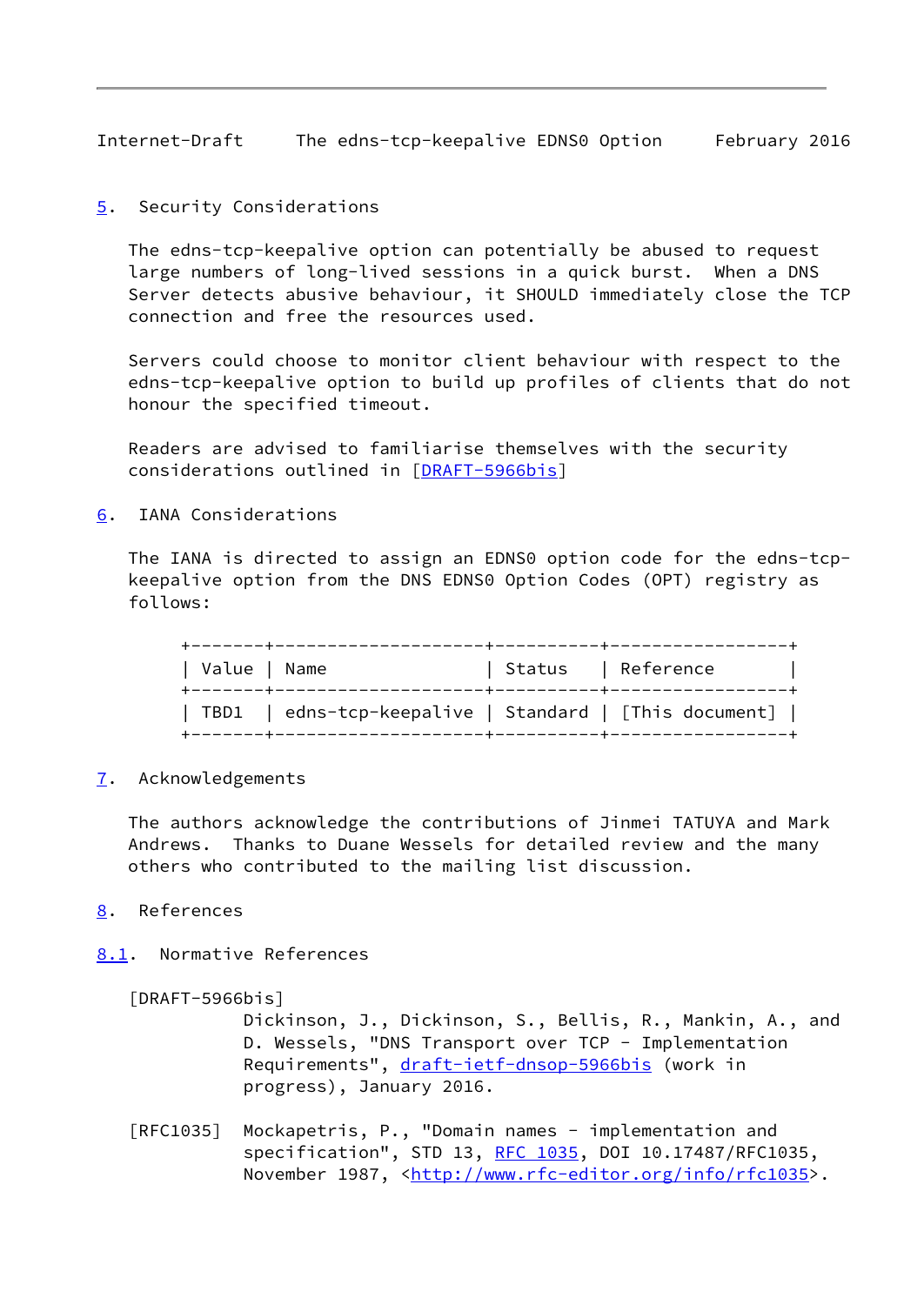- <span id="page-10-1"></span>Internet-Draft The edns-tcp-keepalive EDNS0 Option February 2016
	- [RFC2119] Bradner, S., "Key words for use in RFCs to Indicate Requirement Levels", [BCP 14](https://datatracker.ietf.org/doc/pdf/bcp14), [RFC 2119](https://datatracker.ietf.org/doc/pdf/rfc2119), DOI 10.17487/RFC2119, March 1997, <<http://www.rfc-editor.org/info/rfc2119>>.
	- [RFC4033] Arends, R., Austein, R., Larson, M., Massey, D., and S. Rose, "DNS Security Introduction and Requirements", [RFC 4033,](https://datatracker.ietf.org/doc/pdf/rfc4033) DOI 10.17487/RFC4033, March 2005, <<http://www.rfc-editor.org/info/rfc4033>>.
	- [RFC4786] Abley, J. and K. Lindqvist, "Operation of Anycast Services", [BCP 126](https://datatracker.ietf.org/doc/pdf/bcp126), [RFC 4786,](https://datatracker.ietf.org/doc/pdf/rfc4786) DOI 10.17487/RFC4786, December 2006, <<http://www.rfc-editor.org/info/rfc4786>>.
	- [RFC6891] Damas, J., Graff, M., and P. Vixie, "Extension Mechanisms for DNS (EDNS(0))", STD 75, [RFC 6891,](https://datatracker.ietf.org/doc/pdf/rfc6891) DOI 10.17487/RFC6891, April 2013, <<http://www.rfc-editor.org/info/rfc6891>>.
	- [RFC7320] Nottingham, M., "URI Design and Ownership", [BCP 190](https://datatracker.ietf.org/doc/pdf/bcp190), [RFC 7320,](https://datatracker.ietf.org/doc/pdf/rfc7320) DOI 10.17487/RFC7320, July 2014, <<http://www.rfc-editor.org/info/rfc7320>>.
- <span id="page-10-3"></span><span id="page-10-0"></span>[8.2](#page-10-0). Informative References
	- [CHAIN-QUERY]

Wouters, P., "Chain Query requests in DNS", [draft-ietf](https://datatracker.ietf.org/doc/pdf/draft-ietf-dnsop-edns-chain-query) [dnsop-edns-chain-query](https://datatracker.ietf.org/doc/pdf/draft-ietf-dnsop-edns-chain-query) (work in progress), January 2016.

<span id="page-10-4"></span>[DNS-over-TLS]

 Hu, Z., Zhu, L., Heidemann, J., Mankin, A., Wessels, D., and P. Hoffman, "TLS for DNS: Initiation and Performance Considerations", [draft-ietf-dprive-dns-over-tls](https://datatracker.ietf.org/doc/pdf/draft-ietf-dprive-dns-over-tls) (work in progress), January 2016.

<span id="page-10-2"></span>[fragmentation-considered-poisonous]

 Herzberg, A. and H. Shulman, "Fragmentation Considered Poisonous", arXiv 1205.4011, May 2012, <<http://arxiv.org/abs/1205.4011>>.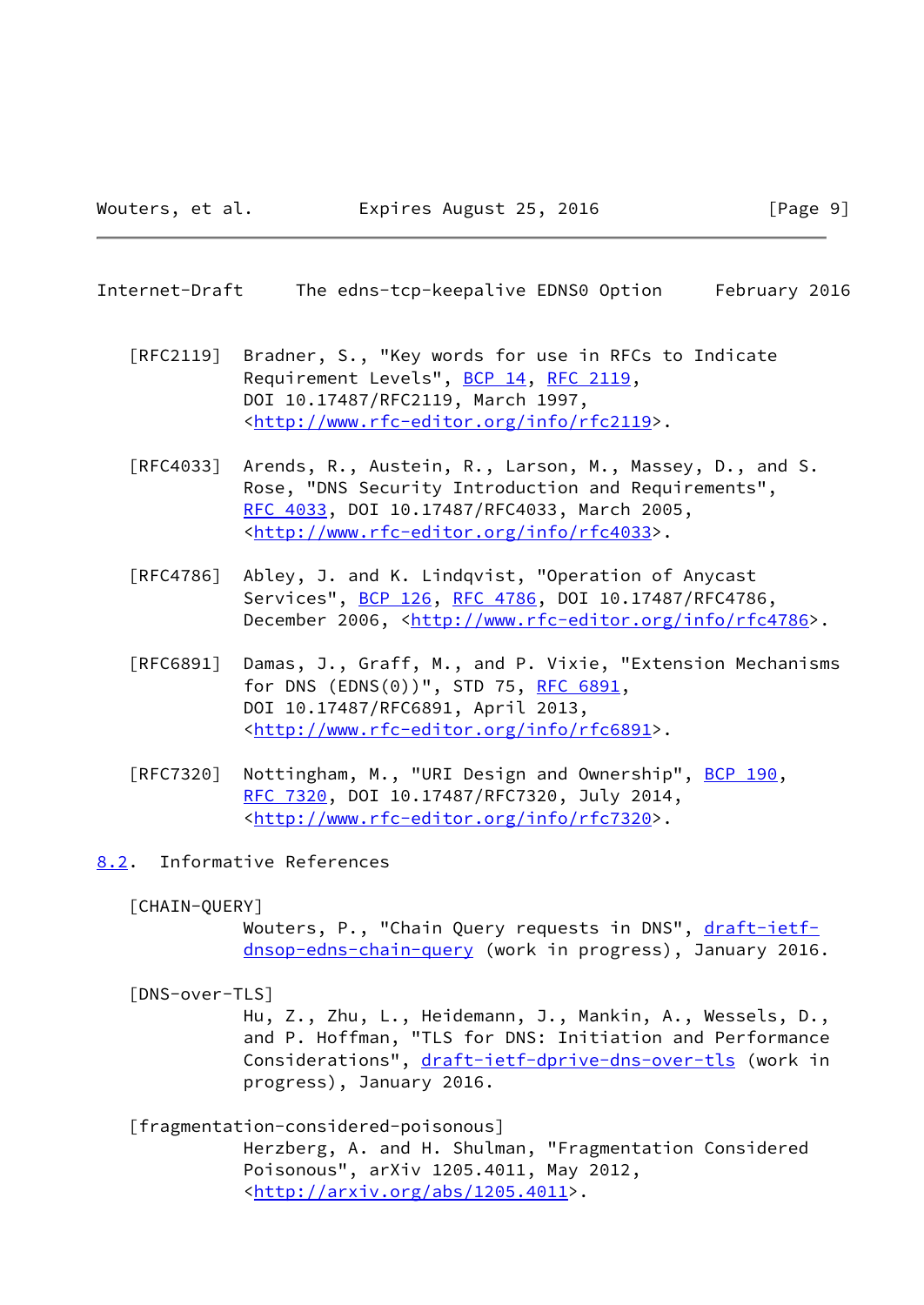- [RFC6824] Ford, A., Raiciu, C., Handley, M., and O. Bonaventure, "TCP Extensions for Multipath Operation with Multiple Addresses", [RFC 6824,](https://datatracker.ietf.org/doc/pdf/rfc6824) DOI 10.17487/RFC6824, January 2013, <<http://www.rfc-editor.org/info/rfc6824>>.
- <span id="page-11-5"></span> [RRL] Vixie, P. and V. Schryver, "DNS Response Rate Limiting (DNS RRL)", ISC-TN 2012-1-Draft1, April 2012, <[http://ss.vix.su/~vixie/isc-tn-2012-1.txt>](http://ss.vix.su/~vixie/isc-tn-2012-1.txt).

| Wouters, et al. | Expires August 25, 2016 | [Page 10] |
|-----------------|-------------------------|-----------|
|-----------------|-------------------------|-----------|

<span id="page-11-1"></span>Internet-Draft The edns-tcp-keepalive EDNS0 Option February 2016

<span id="page-11-0"></span>[Appendix A.](#page-11-0) Editors' Notes

<span id="page-11-2"></span>[A.1](#page-11-2). Abridged Change History

 [Note to RFC Editor: please remove this section prior to publication.]

<span id="page-11-3"></span>[A.1.1](#page-11-3). [draft-ietf-dnsop-edns-tcp-keepalive-06](https://datatracker.ietf.org/doc/pdf/draft-ietf-dnsop-edns-tcp-keepalive-06)

Introduction: Moved paragraph 8 to paragraph 2 for readability.

 Introduction: clarified that TCP has expensive setup overhead compared to UDP.

[Section 3](#page-4-1): Add explicit description of the idle timeout.

[Section 3.3.2](#page-6-2), 1st para: make explicit that query may or may not contain edns-tcp-keepalive option.

[Section 3.3.2](#page-6-2): remove discussion of intermediary behaviour.

### <span id="page-11-4"></span>[A.1.2](#page-11-4). [draft-ietf-dnsop-edns-tcp-keepalive-05](https://datatracker.ietf.org/doc/pdf/draft-ietf-dnsop-edns-tcp-keepalive-05)

 Reword Abstract and paragraph 9 in Introduction to remove discussion on balancing UDP/TCP and talk about encouraging use of long-lived TCP sessions.

[Section 3.2.2](#page-5-2): should -> SHOULD

Changed [draft-ietf-dnsop-5966bis](https://datatracker.ietf.org/doc/pdf/draft-ietf-dnsop-5966bis) to be a normative reference, therefore adding a dependancy on publication of that as RFC.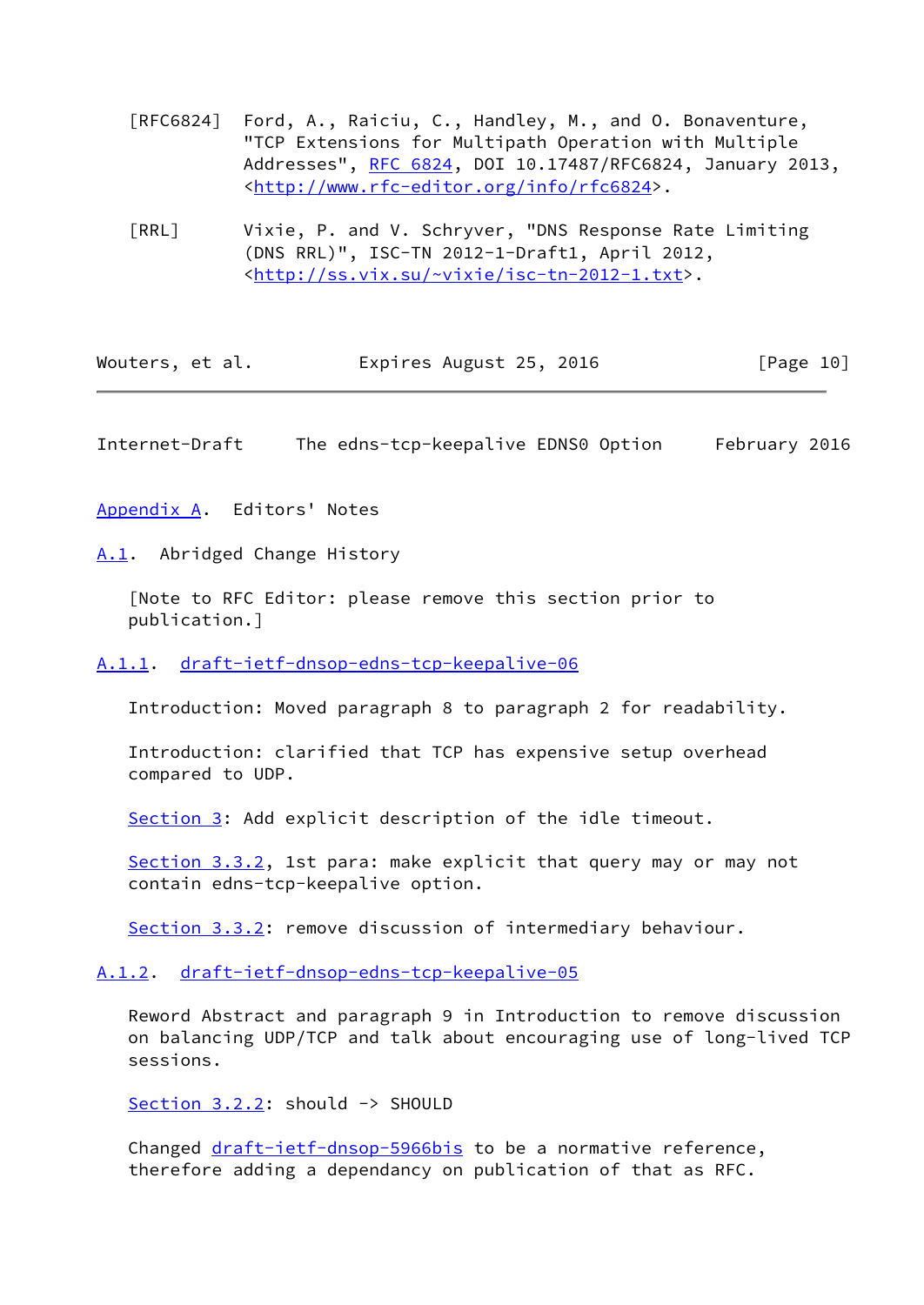Reword sentence referring to [RFC6824](https://datatracker.ietf.org/doc/pdf/rfc6824) since it is informational.

Update IANA option to Standard.

Remove last sentence from 1st paragraph of introduction.

Reword paragraph 6 in Introduction, merge paragraph 7 and 8.

Reword [Section 3,](#page-4-1) first sentence to clarify the timeout is specified by the server.

Correct missing URIs in 2 references.

Clarify statement in  $Section 3.2.2$  as how clients should handle updating the timeout when receiving a response.

| Wouters, et al. | Expires August 25, 2016 | [Page 11] |
|-----------------|-------------------------|-----------|
|-----------------|-------------------------|-----------|

<span id="page-12-1"></span>Internet-Draft The edns-tcp-keepalive EDNS0 Option February 2016

 Reworded first paragraph of Introduction discussing TCP vs (UDP + retry over TCP). Changed 'fallback' to 'retry' in 2 places.

#### <span id="page-12-0"></span>[A.1.3](#page-12-0). [draft-ietf-dnsop-edns-tcp-keepalive-04](https://datatracker.ietf.org/doc/pdf/draft-ietf-dnsop-edns-tcp-keepalive-04)

Adding wording to sections  $3.2.1$  and  $3.4$  to clarify client behaviour on subsequent queries on a TCP connection.

Changed the should to a SHOULD in [section 3.2.2](#page-5-2)

Changed Nameserver to DNS server in [section 5.](#page-9-0)

Updated references.

Changed reference to [RFC6824](https://datatracker.ietf.org/doc/pdf/rfc6824) to be informative.

Corrected reference to requested EDNS0 option code to be 'TBD1'.

#### <span id="page-12-2"></span>[A.1.4](#page-12-2). [draft-ietf-dnsop-edns-tcp-keepalive-03](https://datatracker.ietf.org/doc/pdf/draft-ietf-dnsop-edns-tcp-keepalive-03)

 Clarified that a response to a query with any OPT RR may contain the ends-tcp-keepalive option.

Corrected TIMEOUT length from 4 to 2 in the diagram.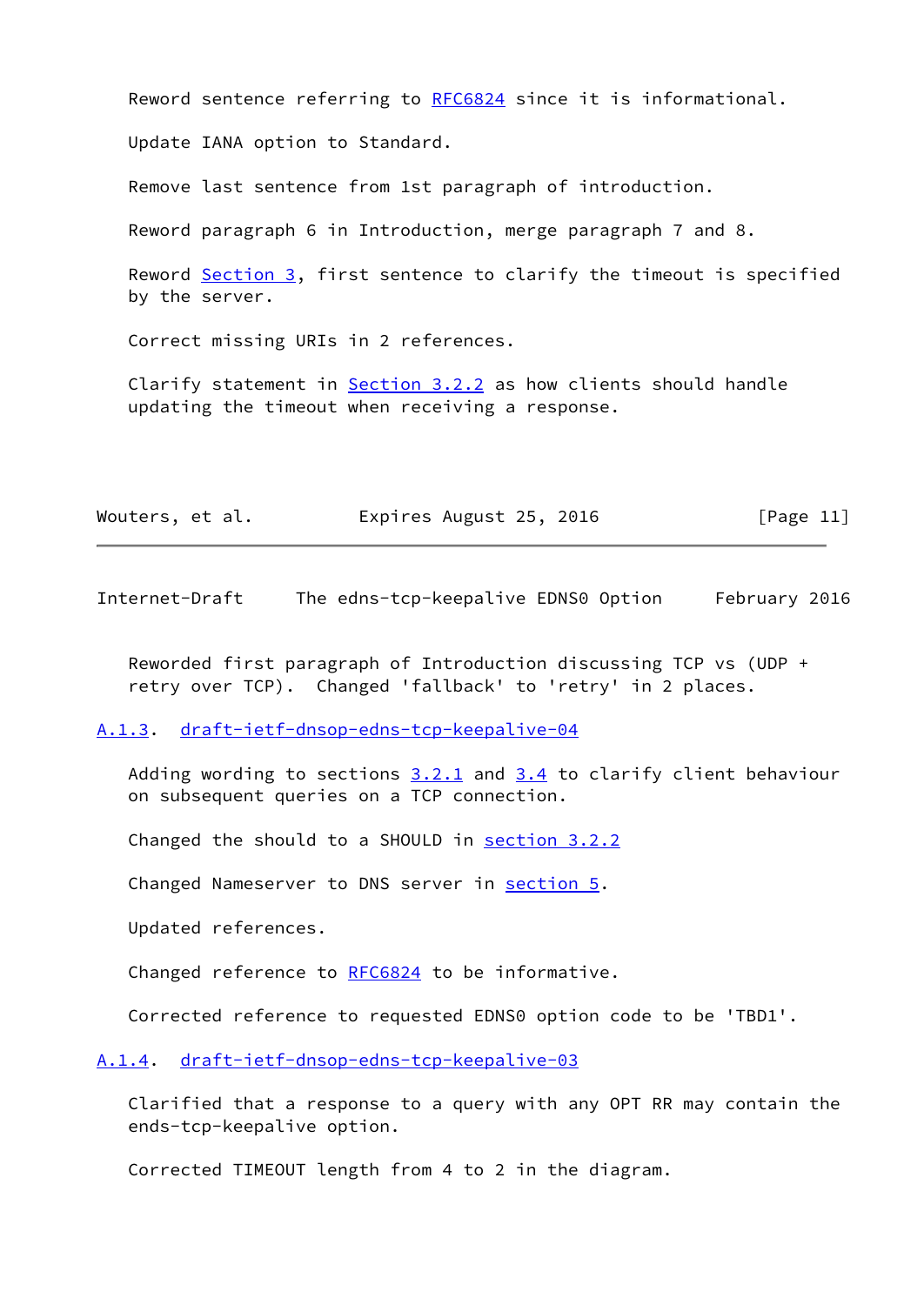Updated references, including name change of STARTTLS -> DNS-over-TLS and adding reference for cache poisoning.

Updated wording in section on Intermediary Considerations.

Updated wording describing RRL.

 Added paragraph to security section describing client behaviour profiles.

 Added wording to introduction on use case for stub/resolver/ authoritative.

<span id="page-13-0"></span>[A.1.5](#page-13-0). [draft-ietf-dnsop-edns-tcp-keepalive-02](https://datatracker.ietf.org/doc/pdf/draft-ietf-dnsop-edns-tcp-keepalive-02)

 Changed timeout value to idle timeout and re-phrased document around this.

Changed units of timeout to 100ms to allow values less than 1 second.

 Change specification to remove use of the option over UDP. This is potentially confusing, could cause issues with ALG's and adds only limited value.

| Wouters, et al. | Expires August 25, 2016 | [Page 12] |
|-----------------|-------------------------|-----------|
|-----------------|-------------------------|-----------|

<span id="page-13-1"></span>Internet-Draft The edns-tcp-keepalive EDNS0 Option February 2016

 Changed semantics so the client no longer sends a timeout. The client timeout is of limited value as servers should be managing connections based on their view of their resources, not on client requests as this is open to abuse. Additionally this identifies cases were the option is simply being reflected back.

 Changed semantics for the meaning of a server sending a timeout of 0. The maximum timeout value of 6553.5s (~1.8h) is already large and a distinct 'connection close'-like signal is potentially more useful.

 Added more detail on server side requirements when supporting keepalive in terms of resource and connection management.

 Added discussion of EDNS0 per-message limitation and implications of this.

Added reference to STARTTLS draft and [RFC7320](https://datatracker.ietf.org/doc/pdf/rfc7320).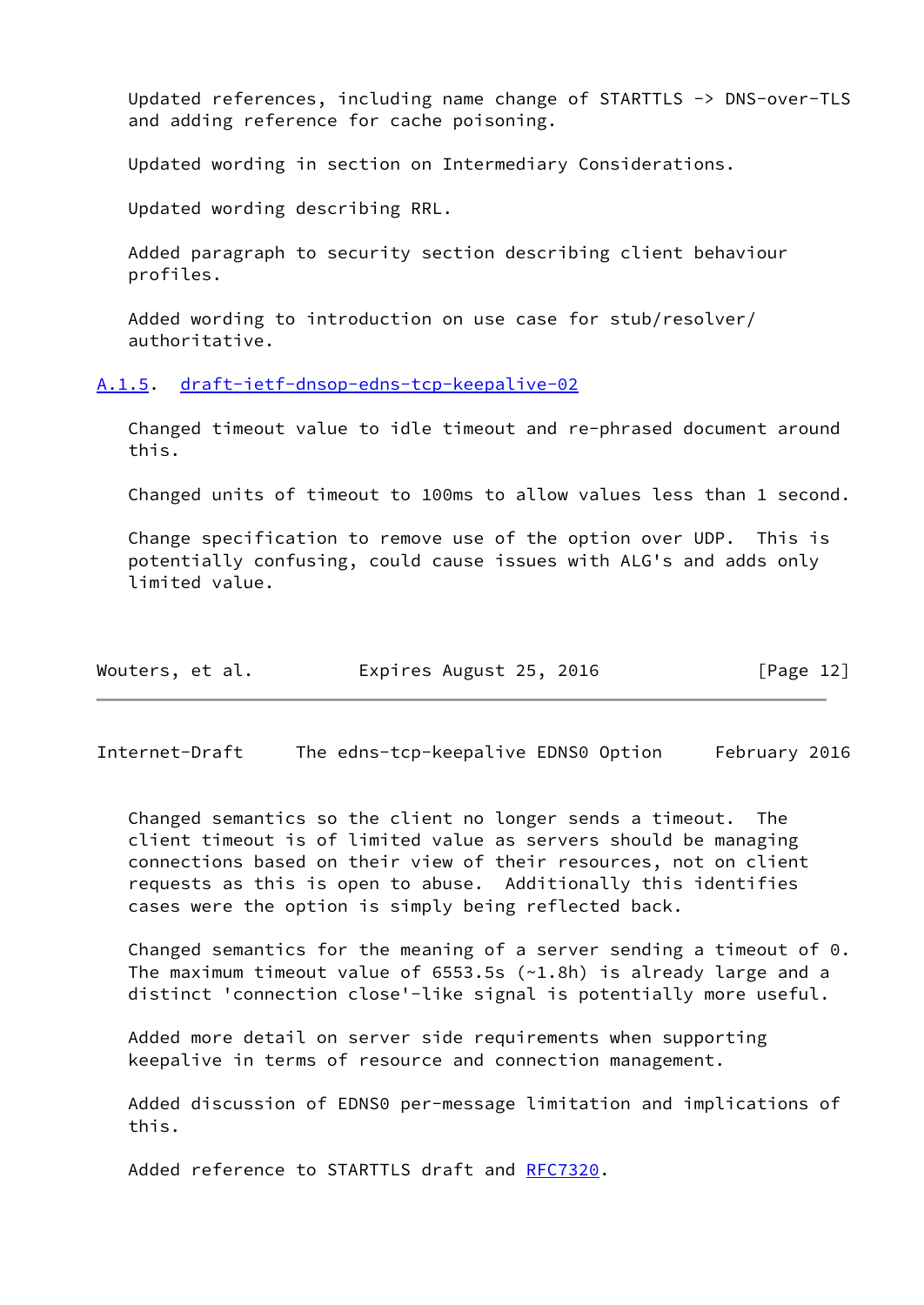<span id="page-14-0"></span>[A.1.6](#page-14-0). [draft-ietf-dnsop-edns-tcp-keepalive-01](https://datatracker.ietf.org/doc/pdf/draft-ietf-dnsop-edns-tcp-keepalive-01)

Version bump with no changes

<span id="page-14-1"></span>[A.1.7](#page-14-1). [draft-ietf-dnsop-edns-tcp-keepalive-00](https://datatracker.ietf.org/doc/pdf/draft-ietf-dnsop-edns-tcp-keepalive-00)

Clarifications, working group adoption.

<span id="page-14-2"></span>[A.1.8](#page-14-2). [draft-wouters-edns-tcp-keepalive-01](https://datatracker.ietf.org/doc/pdf/draft-wouters-edns-tcp-keepalive-01)

 Also allow clients to specify KEEPALIVE timeout values, clarify motivation of document.

<span id="page-14-3"></span>[A.1.9](#page-14-3). [draft-wouters-edns-tcp-keepalive-00](https://datatracker.ietf.org/doc/pdf/draft-wouters-edns-tcp-keepalive-00)

Initial draft.

Authors' Addresses

 Paul Wouters Red Hat

Email: pwouters@redhat.com

| Wouters, et al. | Expires August 25, 2016 | [Page 13] |
|-----------------|-------------------------|-----------|
|-----------------|-------------------------|-----------|

Internet-Draft The edns-tcp-keepalive EDNS0 Option February 2016

 Joe Abley Dyn, Inc. 470 Moore Street London, ON N6C 2C2 Canada Phone: +1 519 670 9327 Email: jabley@dyn.com

Sara Dickinson